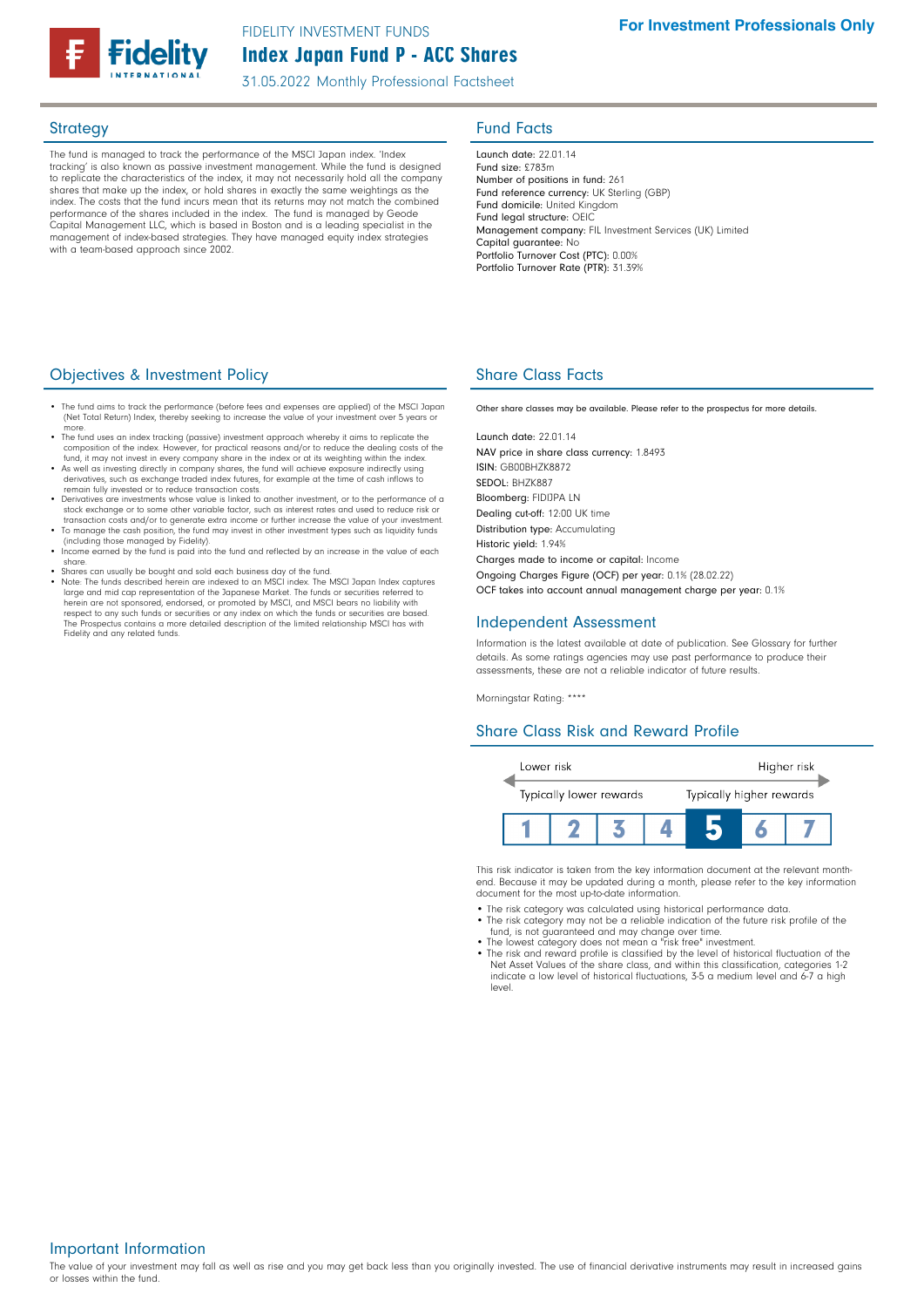

31.05.2022 Monthly Professional Factsheet

#### Performance calculation: fund official prices

The fund performance below is based on the official published share price at noon each day, UK time. No index performance data is available as there is no comparable noon<br>price for the index. Index data is shown on page 3

Past performance is not a reliable indicator of future results. The fund's returns can be affected by fluctuations in currency exchange rates.

## Performance Comparator(s)

|  | Peer Group Universe |
|--|---------------------|

Morningstar IA Japan

### Cumulative performance in GBP (rebased to 100) Performance for 12 month periods in GBP (%)



Performance is shown for the last five years (or since launch for funds launched within that period).

# Performance for calendar years in GBP (%)



 $\overline{5}$ 

31.05.18

31.05.19

 $\blacksquare$  Fund

31.05.17

31.05.18

 $0.4$ 

#### Volatility & Risk (3 years) 13.43 Annualised Volatility: fund (%)

| Sharpe Ratio: fund |  | 0.39 |
|--------------------|--|------|

Calculated using month-end data points. Definitions of these terms can be found in the Glossary section of this factsheet

### Performance to 31.05.22 in GBP (%)

| Fund cumulative growth                                      | 1 <sub>m</sub><br>0.9 | 3m<br>$-1.0$ | <b>YTD</b><br>$-6.6$ | 1yr<br>$-2.6$  | 3yr<br>17.7 | 5yr<br>23.4    | Since<br>22.01.14*<br>84.9 |
|-------------------------------------------------------------|-----------------------|--------------|----------------------|----------------|-------------|----------------|----------------------------|
| Fund annualised growth                                      | $\sim$                | $\sim$       | $\sim$               | $-2.6$         | 5.6         | 4.3            | 7.6                        |
| Ranking within Peer Group Universe<br>P Accumulation Shares | 37                    | 15           | 21                   | 21             | 24          | 23             |                            |
| Total number of funds                                       | 69                    | 69           | 68                   | 68             | 68          | 63             |                            |
| Quartile ranking**                                          | 3                     |              | 2                    | $\overline{2}$ | 2           | $\overline{2}$ |                            |

Source of fund performance and volatility and risk measures is Fidelity. Performance is excluding initial charge.

Basis: bid-bid with income reinvested, in GBP, net of fees.

Peer Group data is sourced from Morningstar.

\*Performance commencement date.<br>\*\*Quartile rank is for the fund's primary share class as identified by Morningstar, which may be different than the share class detailed in this factsheet and refers to performance over<br>time included in the Peer Group Universe. In line with Investment Association methodology, this record may include a track record extension from a legacy share class and the record may not be the same class of this factsheet. Quartile ranking is an internal Fidelity International calculation. Ranking may vary by share class.

2

 $\frac{2}{3}$ 

31.05.20

31.05.21

31.05.21

31.05.22

 $\overline{0}$ 

31.05.19

31.05.20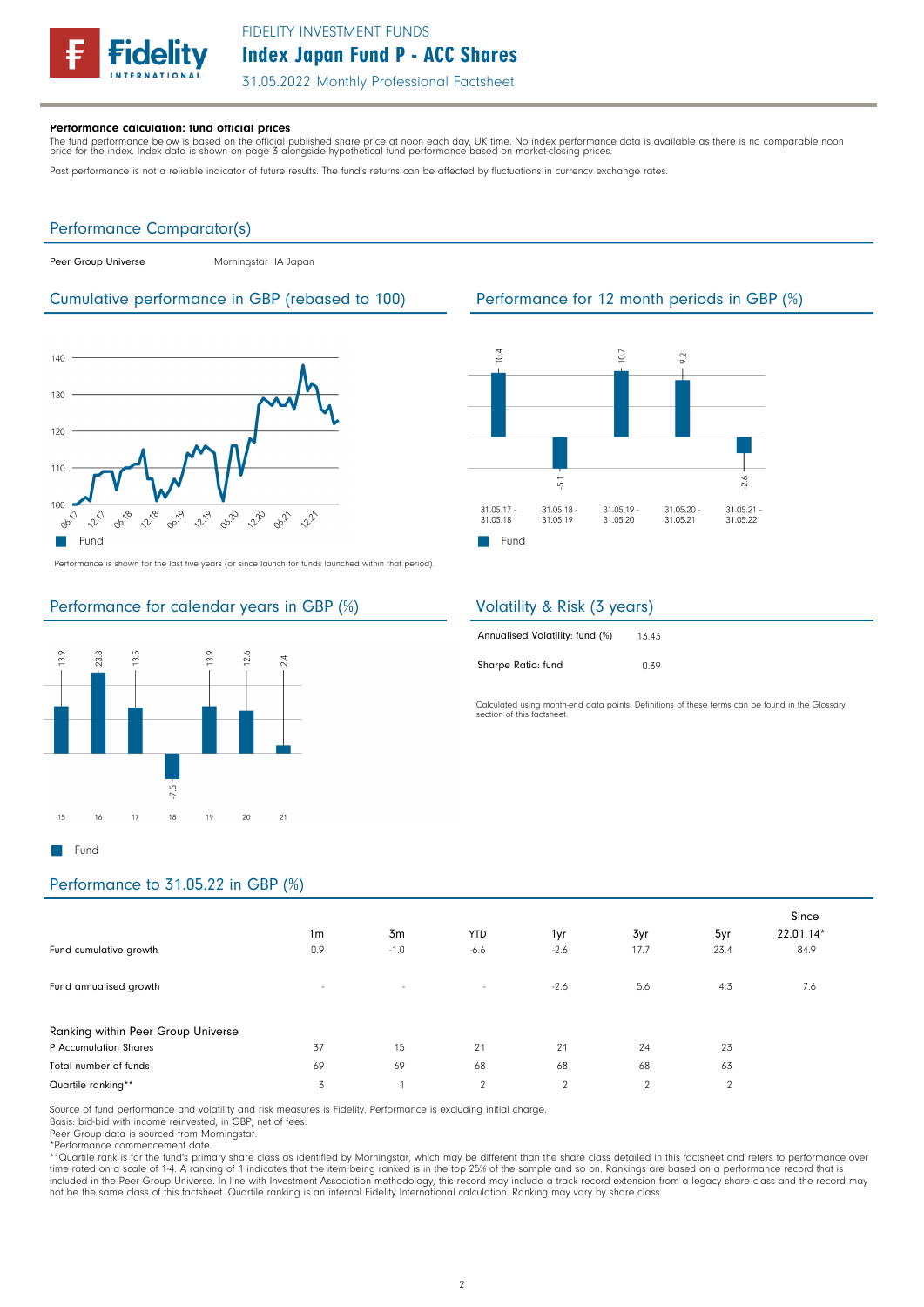

31.05.2022 Monthly Professional Factsheet

#### Performance calculation: fund and index comparison

The fund performance below allows a meaningful comparison as to how well the fund is tracking the index as the fund has been hypothetically re-priced using company share<br>prices that make up the index at market close. This

These figures relate to simulated fund past performance. Past performance is not a reliable indicator of future results. The fund's returns can be affected by fluctuations in currency exchange rates.

### Performance Comparator(s)

Market index from 22.01.14 MSCI Japan Index (Net)

Market index is for comparative purposes only unless specifically referenced in the Objectives & Investment Policy on page 1. The same index is used in the positioning tables on this factsheet. Where the effective date for the current market index is after the share class launch date, full history is available from Fidelity.

#### Cumulative performance in GBP (rebased to 100) Performance for 12 month periods in GBP (%)



 $1.3$  $12$ 8.9 9.0  $4.9$  $5.0$  $2.2$  $2.2$  $31.05.17 31.05.18$ 31.05.19  $31.05.20 31.05.21 -$ 31.05.18 31.05.19 31.05.20 31.05.21  $31.05.22$ **Fund** Index

Performance is shown for the last five years (or since launch for funds launched within that period).

### Performance for calendar years in GBP (%)



### Volatility & Risk (3 years)

| Annualised Volatility: fund (%) | 12.88 | Annualised Alpha              | 0.06 |
|---------------------------------|-------|-------------------------------|------|
|                                 |       | Beta                          | 1.00 |
| <b>Relative Volatility</b>      | 1.00  | Annualised Tracking Error (%) | 0.11 |
| Sharpe Ratio: fund              | 0.38  | Information Ratio             | 0.60 |
|                                 |       | R <sup>2</sup>                | 1 NN |

Calculated using month-end data points. Definitions of these terms can be found in the Glossary section of this factsheet.

# Performance to 31.05.22 in GBP (%)

|                         |                          |                          |            |        |      | Since |           |  |
|-------------------------|--------------------------|--------------------------|------------|--------|------|-------|-----------|--|
|                         | 1m                       | 3m                       | <b>YTD</b> | 1vr    | 3yr  | 5yr   | 22.01.14* |  |
| Fund cumulative growth  | 1.J                      | $-1.7$                   | $-6.9$     | $-2.2$ | 16.3 | 23.1  | 83.9      |  |
| Index cumulative growth | ر ا                      | $-1.8$                   | $-7.0$     | $-2.2$ | 16.1 | 22.6  | 84.1      |  |
| Fund annualised growth  | $\overline{\phantom{a}}$ | $\sim$                   | $\sim$     | $-2.2$ | 5.2  | 4.2   | 7.6       |  |
| Index annualised growth | $\overline{\phantom{a}}$ | $\overline{\phantom{a}}$ | $\sim$     | $-22$  | 5.1  | 4.2   | 1.6       |  |

Source of fund performance and volatility and risk measures is Fidelity. Performance is excluding initial charge. Basis: bid-bid with income reinvested, in GBP, net of fees. Market indices are sourced from RIMES.

\*Performance commencement date.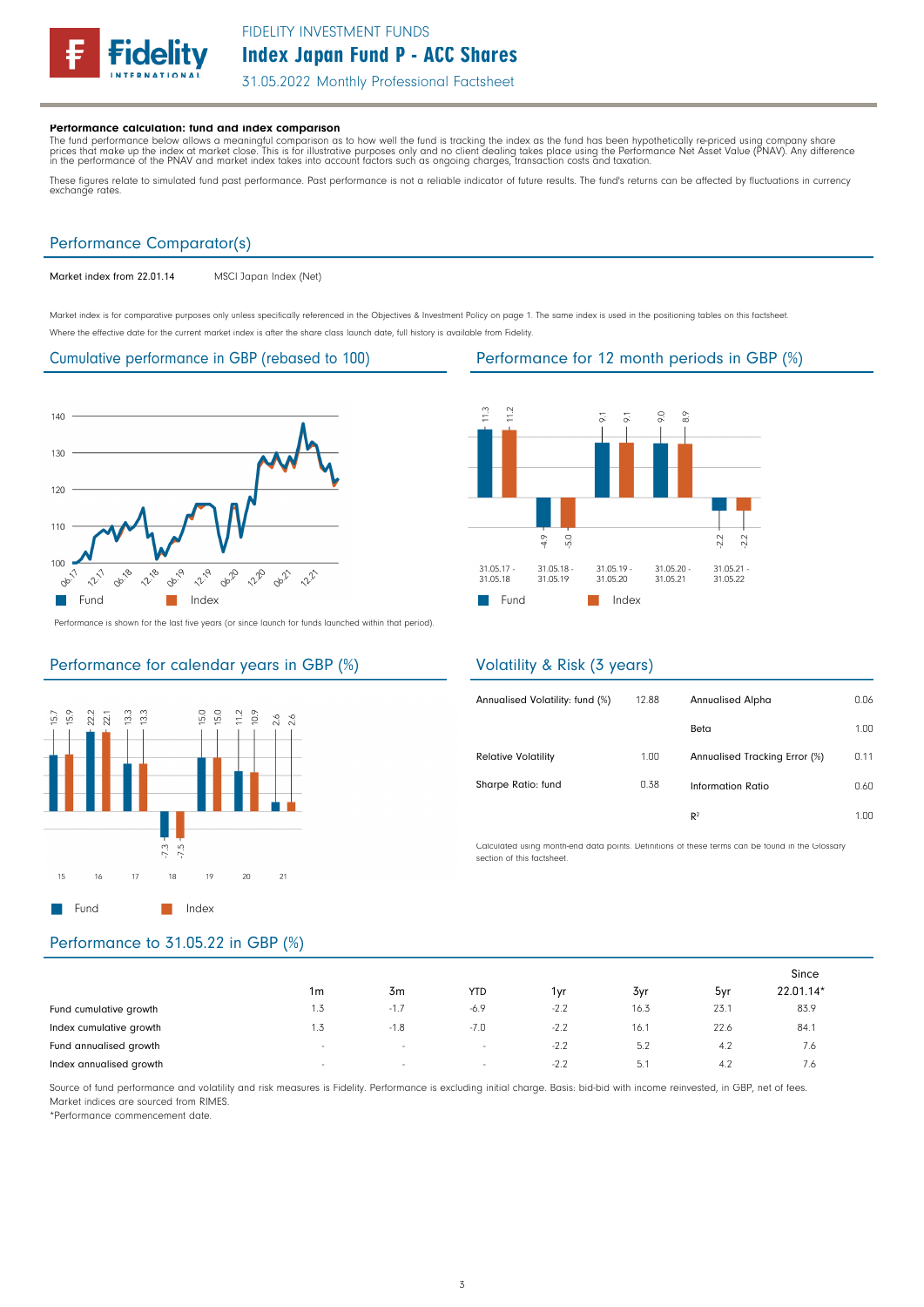31.05.2022 Monthly Professional Factsheet

### Introduction

The tables below display index data instead of the instruments used to replicate the index. We categorise using the attributes of the issuing company, which may differ to that of the specific security included in the index.

## Sector/Industry Breakdown (%) Market Cap Breakdown (%)

delitv

| <b>GICS Sector</b>                              | Index | GBP              |
|-------------------------------------------------|-------|------------------|
| Industrials                                     | 22.1  | >10 <sub>k</sub> |
| <b>Consumer Discretionary</b>                   | 18.7  | $5 - 10$         |
| Information Technology                          | 14.2  | $1-5b$           |
| Financials                                      | 10.2  | $0-1b$           |
| <b>Health Care</b>                              | 9.4   | Tota             |
| <b>Communication Services</b>                   | 8.5   | Uncl             |
| <b>Consumer Staples</b>                         | 6.4   | Tota             |
| <b>Materials</b>                                | 5.0   |                  |
| <b>Real Estate</b>                              | 3.5   |                  |
| <b>Utilities</b>                                | 1.0   |                  |
| Energy                                          | 0.9   |                  |
| <b>Total Sector Exposure</b>                    | 100.0 |                  |
| Unclassified                                    | 0.0   |                  |
| <b>Total Equity Exposure</b>                    | 100.0 |                  |
| $C$ convantio $D$ roalidous $\langle 0 \rangle$ |       |                  |

| GBP                              | Index |
|----------------------------------|-------|
| $>10$ bn                         | 76.4  |
| 5-10 <sub>bn</sub>               | 15.0  |
| $1-5bn$                          | 8.6   |
| $0-1$ bn                         | 0.0   |
| <b>Total Market Cap Exposure</b> | 100.0 |
| Unclassified                     | 0.0   |
| <b>Total Equity Exposure</b>     | 100.0 |

#### Geographic Breakdown (%)

Japan

| Index |
|-------|
| 100.0 |

| <b>Total Geographic Exposure</b> | 100.0 |
|----------------------------------|-------|
| Other Index / Unclassified       | 0.0   |
| <b>Total Equity Exposure</b>     | 100.0 |

## Top Stocks (%)

|                            | GICS Sector                   | Geographic Location | Index |
|----------------------------|-------------------------------|---------------------|-------|
| TOYOTA MOTOR CORP          | <b>Consumer Discretionary</b> | Japan               | 5.2   |
| SONY GROUP CORP            | <b>Consumer Discretionary</b> | Japan               | 3.6   |
| <b>KEYENCE CORP</b>        | Information Technology        | Japan               | 2.3   |
| TOKYO ELECTRON LTD         | Information Technology        | Japan               | 2.1   |
| MITSUBISHI UFJ FIN GRP INC | Financials                    | Japan               | 2.0   |
| KDDI CORP                  | Communication Services        | Japan               | .7    |
| <b>HITACHI LTD</b>         | Industrials                   | Japan               | . 5   |
| SHIN ETSU CHEM CO LTD      | <b>Materials</b>              | Japan               | 1.5   |
| SOFTBANK GROUP CORP        | <b>Communication Services</b> | Japan               | 1.5   |
| RECRUIT HOLDINGS CO LTD    | Industrials                   | Japan               | 1.5   |

## Stocks Concentration (%)

|          | Index |
|----------|-------|
| Top 10   | 22.9  |
| Top $20$ | 35.6  |
| Top $50$ | 58.6  |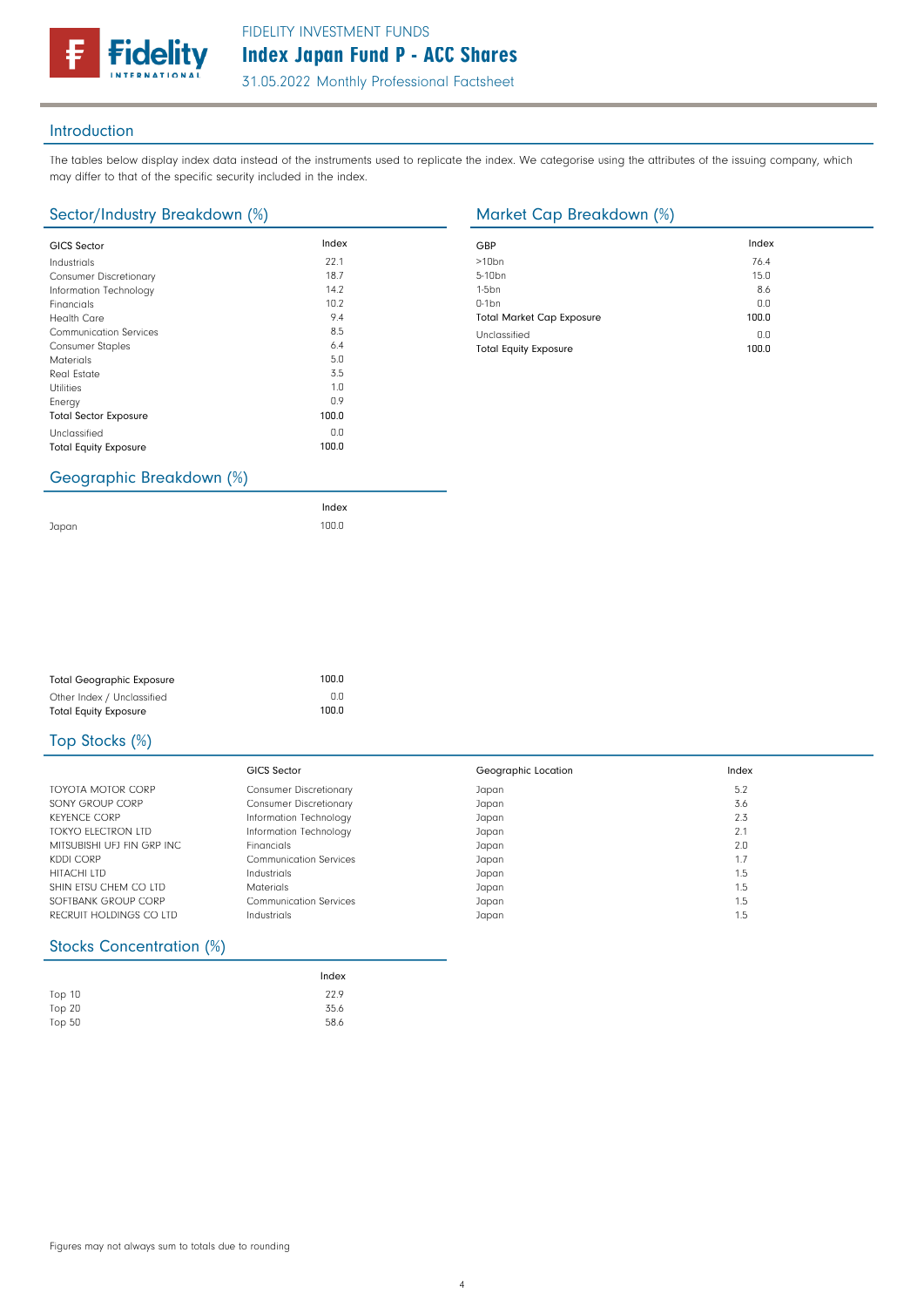

31.05.2022 Monthly Professional Factsheet

### Glossary / additional notes

#### Volatility & Risk

**Annualised volatility:** a measure of how variable returns for a fund or comparative market index have been around their historical average (also known as "standard deviation"). Two funds may<br>produce the same return over a calculation is the standard deviation of 36 monthly returns presented as an annualised number. Volatility for funds and indices are calculated independently of each other

**Relative volatility:** a ratio calculated by comparing the annualised volatility of a fund to the annualised volatility of a comparative market index. A value greater than 1 indicates the fund has been<br>more volatile than t measure of 0.8 would mean the fund has been 20% less volatile than the index.

**Sharpe ratio:** a measure of a fund's risk-adjusted performance, taking into account the return on a risk-free investment. The ratio allows an investor to assess whether the fund is generating adequate the tund is generati

Annualised alpha: the difference between a fund's expected return (based on its beta) and the fund's actual return. A fund with a positive alpha has delivered more return than would be expected given its beta

**Beta:** a measure of a fund's sensitivity to market movements (as represented by a market index). The beta of the market is 1.00 by definition. A beta of 1.10 shows that the fund could be expected to<br>perform 10% better tha perform 15% worse than the market return during up markets and 15% better during down markets.

**Annualised tracking error:** a measure showing how closely a tund tollows the index to which it is being compared. It is the standard deviation of the fund's excess returns. The higher the fund's<br>tracking error, the higher

**Information ratio:** a measure ot a tund's eftectiveness in generating excess return for the level of risk taken. An information ratio of U.5 shows the fund has delivered an annualised excess return<br>equivalent to half the

Rº: a measure representing the degree to which a fund's return can be explained by the returns of a comparative market index. A value of 1 signifies the fund and index are perfectly correlated. A<br>measure of 0.5 means only correlation between fund and index).

**Ongoing charges** figure represents the charges taken from the fund over a year. It is calculated at the fund's financial year end and may vary from year to year. For classes of funds with fixed ongoing charges figure repr

For more information about charges (including details of the fund's financial year end), please consult the charges section in the most recent Prospectus.

**Historic yield**<br>The historic yield for a fund is based on its dividends declared over the preceding 12 months. It is calculated by summing the dividend rates declared in that period, divided by the price as at the date of publication. Declared dividends may not be confirmed and may be subject to change. Where 12 months of declared dividend data does not exist a historic yield will not be published.

#### Sector/industry classification

GICS: The Global Industry Classification Standard is a taxonomy mainly used across MSCI and S&P indices in which each company is assigned by its principal business activity to one of 11 sectors, 24 industry groups, 69 industries and 158 sub-industries. More information is available at http://www.msci.com/gics

**ICB:** The Industry Classitication Benchmark is a taxonomy mainly used across FTSE Russell indices in which each company is assigned by its principal business activity to one of 11 industries, 20<br>supersectors, 45 sectors a

TOPIX: Tokyo stock Price Index, commonly known as TOPIX, is a stock market index for the Tokyo Stock Exchange (TSE) in Japan, tracking all domestic companies of the exchange's First Section. It is calculated and published by the TSE.

**IPD** means the Investment Property Databank who are a provider of performance analysis and benchmarking services for investors in real estate. IPD UK Pooled Property Funds Index - All Balanced<br>Funds is a component of the

#### Independent Assessment

**Scope Fund Rating:** The rating measures how well a fund has balanced risk and reward relative to its peers. The rating is based solely on performance for funds with a five year track record. Funds<br>with a shorter history a and  $E = poor$ 

**Morningstar Star Rating for Funds:** The rating measures how well a tund has balanced risk and reward relative to its peers. Star ratings are strictly based on past performance and Morningstar<br>suggests investors use them t

#### **Perfomance**

**PNAV:** Performance Net Asset Value enables calculation of how a fund would have hypothetically performed if its valuation point had been aligned with the index. It is calculated at the month end by<br>revaluing from Fidelity

Primary share class: is identified by Morningstar when the analysis calls for only one share class per fund to be in the peer group. It is the share class Morningstar recommends as the best proxy for the portfolio for the relevant market and category/GIF combination. In most cases the share class chosen will be the most retail version (based upon actual management charge, inception date,<br>distribution status, currency a

Portfolio Turnover Rate (PTR) and Portfolio Turnover Cost (PTC), where shown: SRDII does not define a methodology for these values; ours is as follows: PTR = (purchases of securities + sales of<br>securities) minus (subscript minus implicit costs.